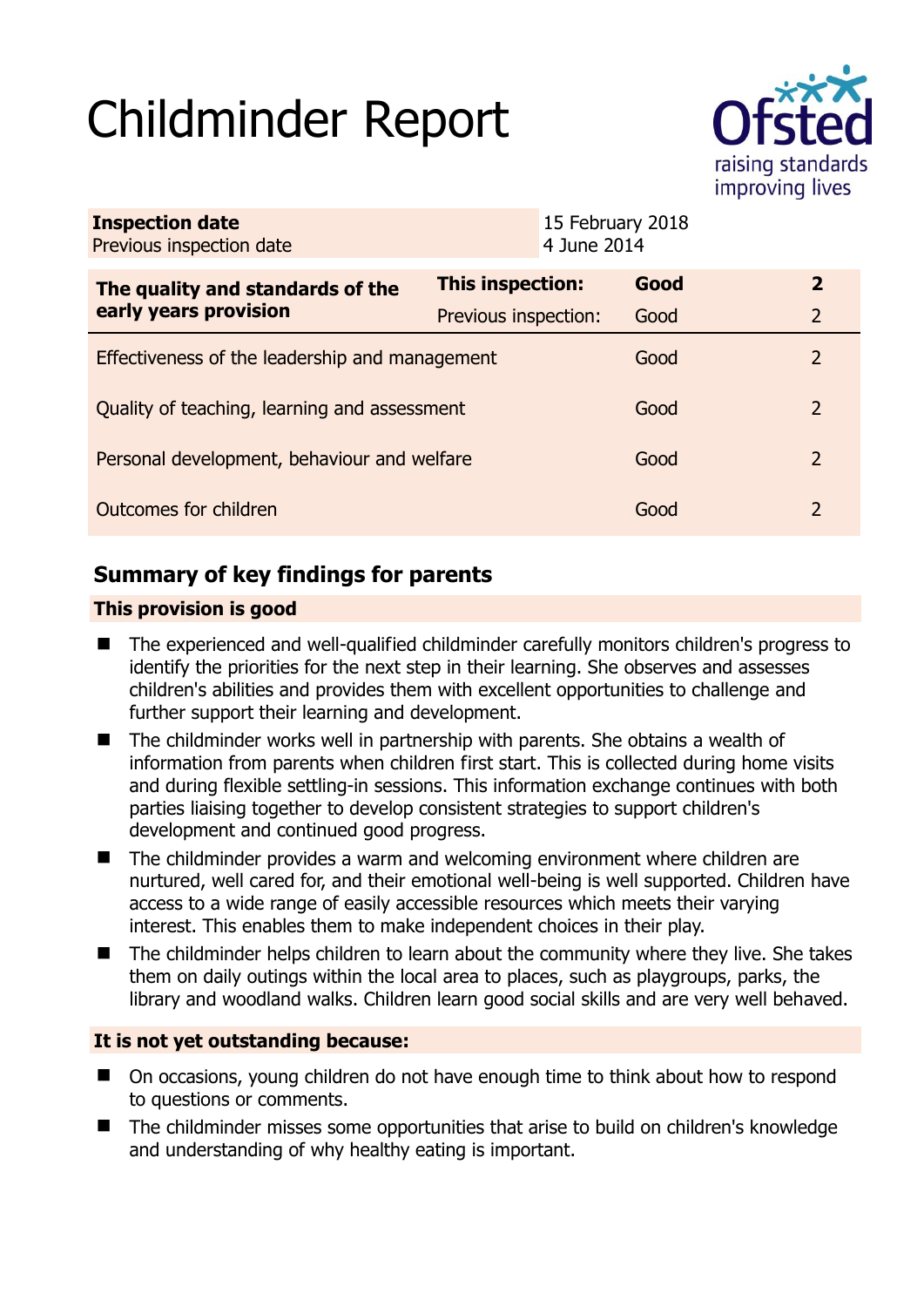## **What the setting needs to do to improve further**

#### **To further improve the quality of the early years provision the provider should:**

- $\blacksquare$  provide children with more time to think for themselves and respond to questions and comments
- make best use of opportunities that arise to support children's understanding of healthy eating.

#### **Inspection activities**

- The inspector observed the quality of teaching during activities indoors and assessed the impact this has on children's learning.
- The inspector discussed the activities observed and evaluated the activities with the childminder.
- The childminder held a number of discussions with the childminder. She looked at relevant documents and evidence of the suitability of her assistant and all persons living on the premises.
- $\blacksquare$  The inspector spoke to children during the inspection.
- The inspector spoke to a parent and took account of the views of parents through written feedback provided.

## **Inspector**

Carys Millican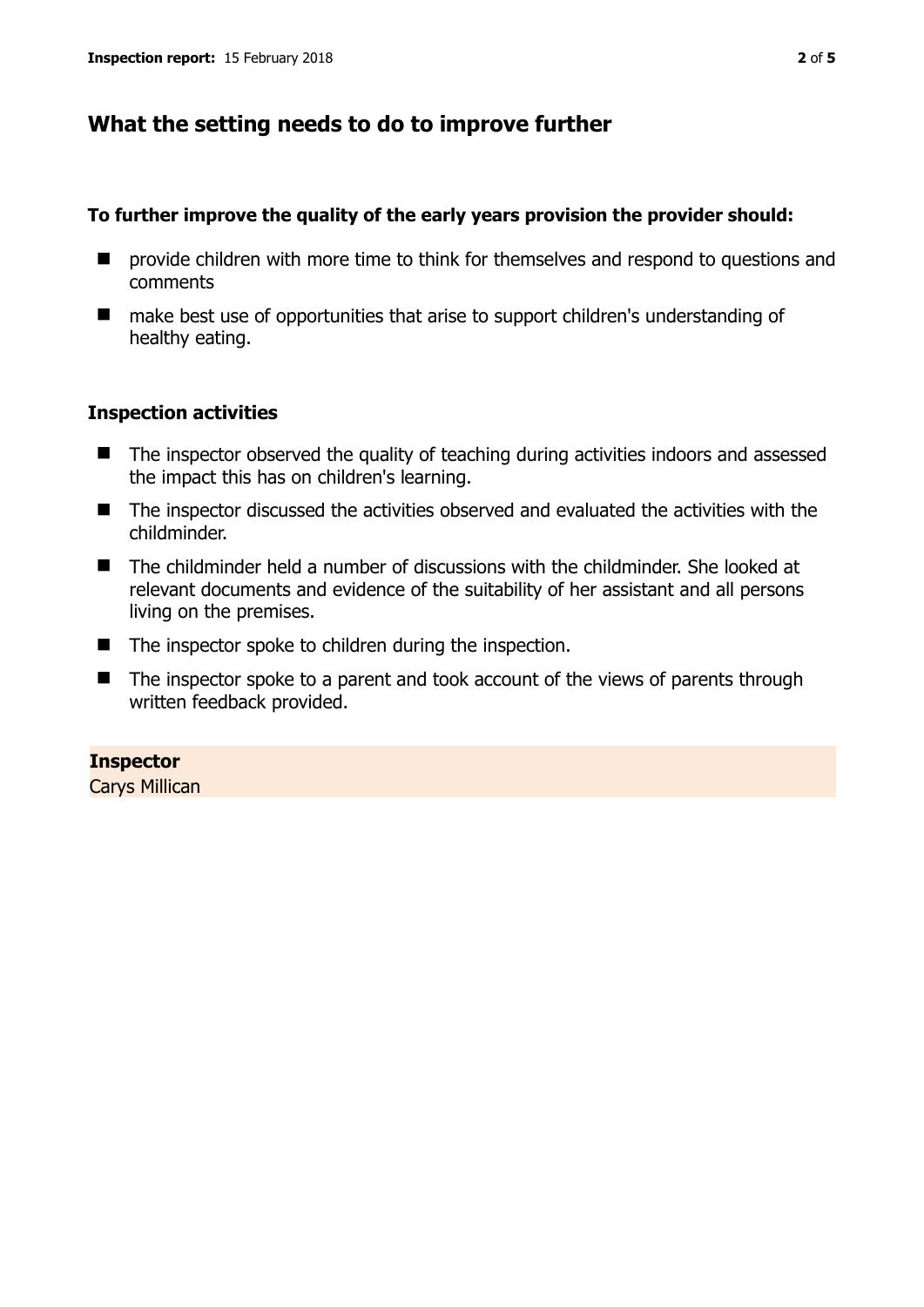# **Inspection findings**

#### **Effectiveness of the leadership and management is good**

Safeguarding is effective. The childminder understands her safeguarding responsibilities. She is able to recognise and follow up any concerns she may have about the welfare of a child in her care. The childminder monitors her assistants work effectively. They have both completed designated safeguarding training and hold current paediatric first-aid certificates. The childminder maintains her professional development and attends local authority meetings. All documentation is accurately maintained and shared with her assistant. The childminder works closely with parents and other professionals, such as health visitors, to ensure children's health, well-being and continued good progress. Good communication promotes continuity in children's care and learning. Parents state they are extremely happy with service provided and their children enjoy attending.

## **Quality of teaching, learning and assessment is good**

Children make very good progress in their learning. The childminder understands how children learn through play and enables young children to follow their own interests. For example, young children eagerly take part in water-play activities collecting water in small utensils and kitchen toys. They are helped to recognise different colours and develop their early counting skills. The childminder supports children's language and communication skills. She constantly interacts with them and provides a narrative for all that they do. Children learn to take pride in their achievements with some artwork cleverly displayed on the walls. They enjoy going outside in the fresh air to look at the animals and exploring the local environment.

#### **Personal development, behaviour and welfare are good**

Children are confident and demonstrate that they feel safe and secure. The childminder constantly praises their achievements which boosts their self-esteem. She encourages children's independence enabling them to help themselves to resources and begin to see to their own self-care. Children know where toys are kept and with adult help they tidy away after themselves. The childminder makes sure that children's snacks and meals are healthy and well balanced. She informs parents of children's care routines, day to day activities and what they have eaten in their daily diary. Parents add their comments to diary entries and progress records. The childminder uses this information effectively to continue to support children's emerging interests and to continue to develop self-care skills started at home, such as potty training.

## **Outcomes for children are good**

Children are making good progress in their learning. They develop good social skills while attending local groups. Children demonstrate their growing independence as they have a go at changing into their outdoor clothing when going outside. They make decisions about where they play and what they want to play with. This helps children to become ready for the next phase in their learning, including their eventual move on to school.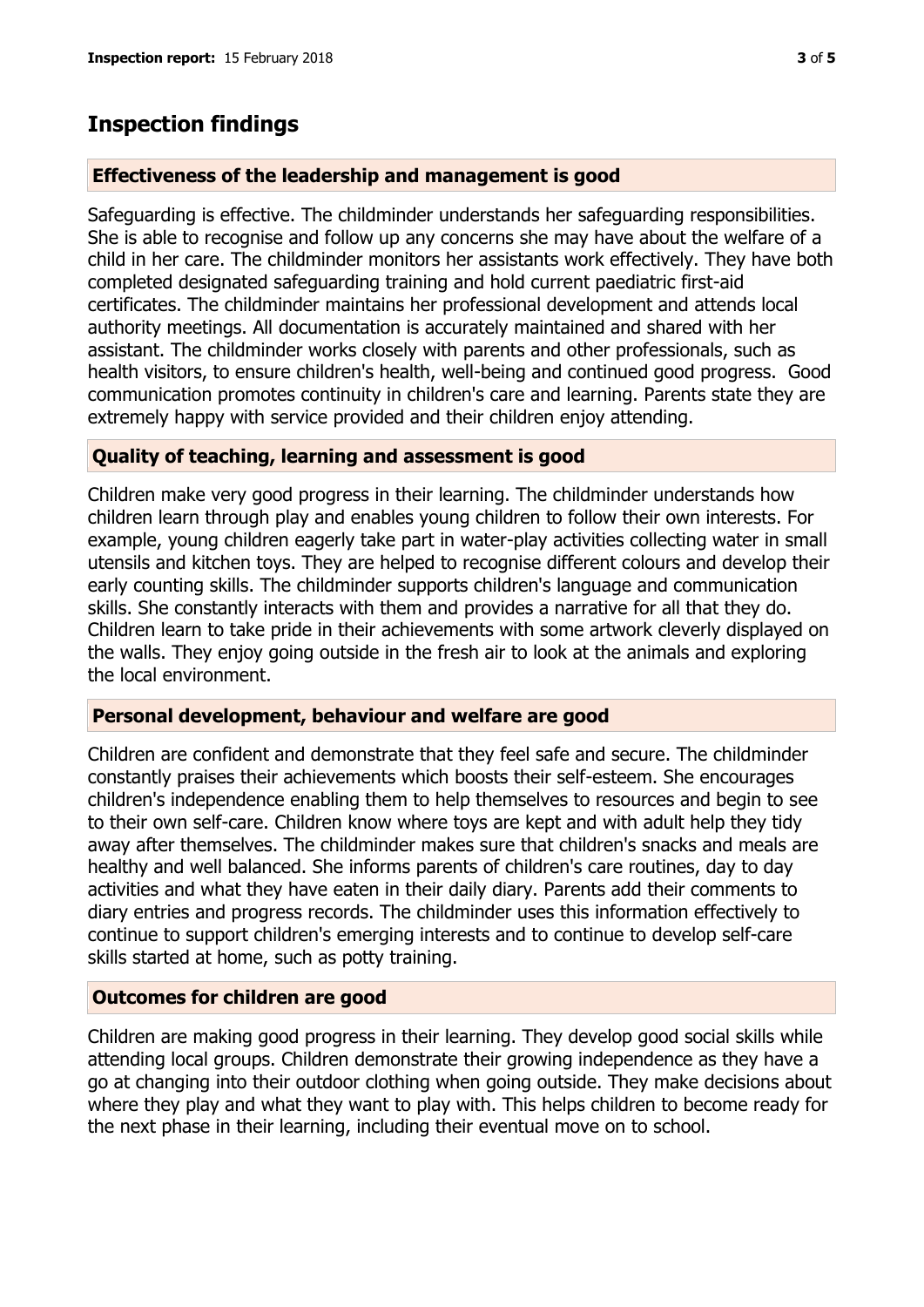## **Setting details**

| Unique reference number           | EY378326                                                                             |  |
|-----------------------------------|--------------------------------------------------------------------------------------|--|
| <b>Local authority</b>            | Calderdale                                                                           |  |
| <b>Inspection number</b>          | 1102133                                                                              |  |
| <b>Type of provision</b>          | Childminder                                                                          |  |
| Day care type                     | Childminder                                                                          |  |
| <b>Registers</b>                  | Early Years Register, Compulsory Childcare<br>Register, Voluntary Childcare Register |  |
| Age range of children             | $1 - 1$                                                                              |  |
| <b>Total number of places</b>     | 12                                                                                   |  |
| <b>Number of children on roll</b> | 6                                                                                    |  |
| <b>Name of registered person</b>  |                                                                                      |  |
| Date of previous inspection       | 4 June 2014                                                                          |  |
| <b>Telephone number</b>           |                                                                                      |  |

The childminder registered in 2008 lives in Brighouse, West Yorkshire. She operates all year round from 7.30am to 5.30pm, Monday to Friday, except for bank holidays and family holidays. The childminder holds an appropriate qualification at level 6. She occasionally works with an assistant. The childminder provides funded early education for two-, threeand four-year-old children.

This inspection was carried out by Ofsted under sections 49 and 50 of the Childcare Act 2006 on the quality and standards of provision that is registered on the Early Years Register. The registered person must ensure that this provision complies with the statutory framework for children's learning, development and care, known as the early years foundation stage.

Any complaints about the inspection or the report should be made following the procedures set out in the guidance 'Complaints procedure: raising concerns and making complaints about Ofsted', which is available from Ofsted's website: www.gov.uk/government/organisations/ofsted. If you would like Ofsted to send you a copy of the guidance, please telephone 0300 123 4234, or email enquiries@ofsted.gov.uk.